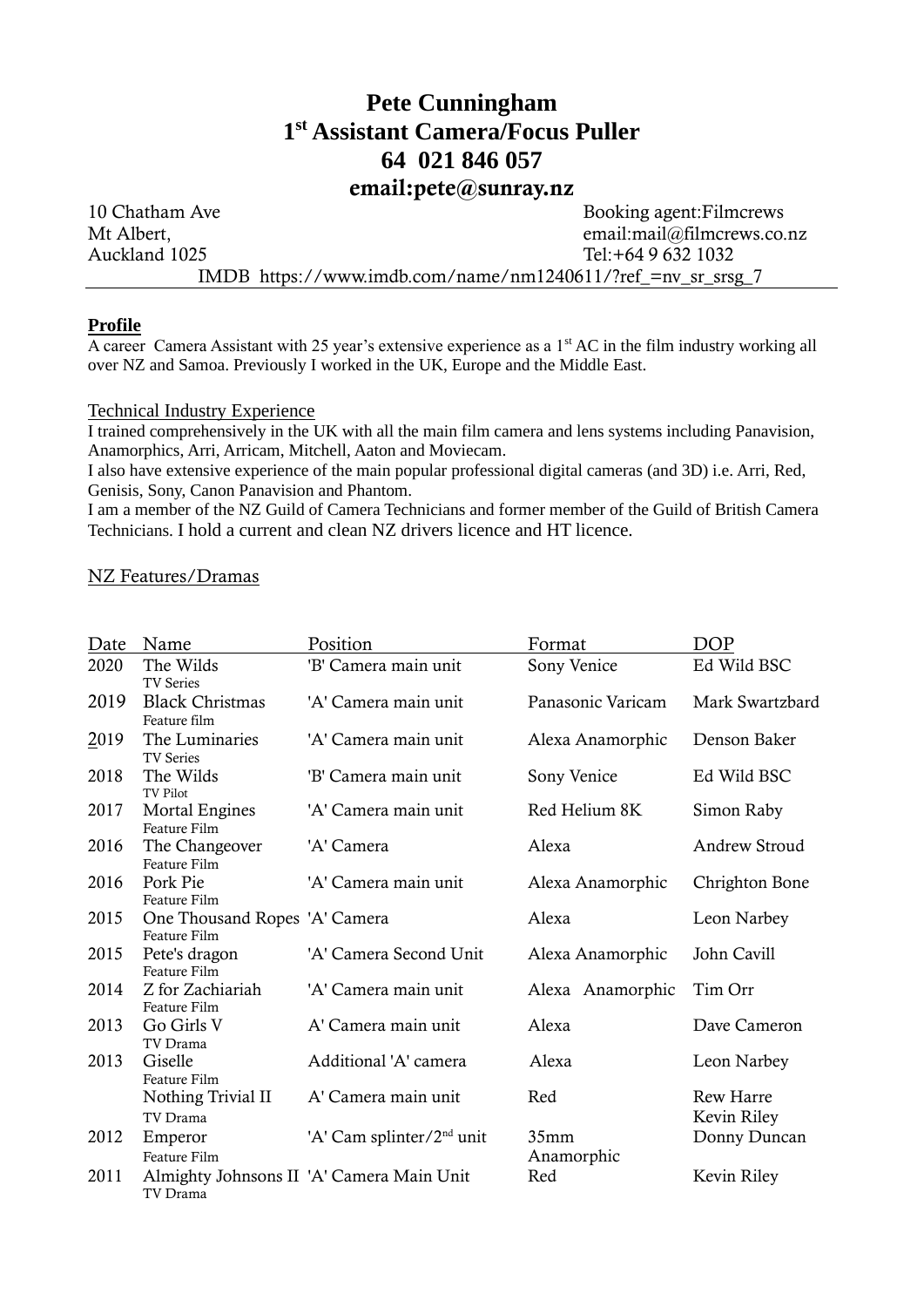| 2011          | Spartacus II<br>TV Series              | 2 <sup>nd</sup> Unit additional           | Genesis          | Rob Marsh              |  |  |  |
|---------------|----------------------------------------|-------------------------------------------|------------------|------------------------|--|--|--|
| 2011          | Mr Pip<br>Feature Film                 | Main unit additional                      | Alexa            | John Toon              |  |  |  |
| 2011          | The Orator<br>Feature Film             | 'A' Camera Main Unit                      | 16/35mm          | Leon Narbey            |  |  |  |
| 2010          | Yogi bear<br>Feature film              | Main Unit additional                      | 3D HD            | Peter James            |  |  |  |
| 2010          | Spartacus I<br>TV Series               | Main Unit additional                      | Genesis          | Aaron Morton           |  |  |  |
| 2009          | Tracker<br>Feature Film                | 'A' Camera Main Unit                      | 35mm             | Harvey Harrison BSC    |  |  |  |
| 2009          | Alofa Le Mutu'<br>Short                | A' Camera                                 | 16mm             | Leon Narbey            |  |  |  |
| 2009          | This is not my life<br>TV Drama        | Main Unit A/B Cam                         | Red              | Andy Commis            |  |  |  |
| 2008<br>prior | Warriors Way<br>Feature Film           | 'A' Camera Main Unit                      | 35mm             | Woo Hyung Kim          |  |  |  |
| 2008          | Feature Film                           | Love has no Language 'A' Camera Main Unit | 35mm             | Dev Varma              |  |  |  |
|               | Burying Bryan<br>TV Drama              | 'A' Camera Main Unit                      | 35mm             | Wayne Vinten           |  |  |  |
|               | Tattooist<br>Feature Film              | 'A' Camera Main Unit                      | 35mm             | Leon Narbey            |  |  |  |
|               | Out of the Blue<br>Feature Film        | 'A' Camera Main Unit                      | 35mm             | <b>Greg Fraser</b>     |  |  |  |
|               | The Lion, the Witch and                |                                           |                  |                        |  |  |  |
|               | the Wardrobe (winter shoot)            |                                           |                  |                        |  |  |  |
|               | Feature Film                           | 'B' Camera Main Unit                      | 35mm             | Don MacAlpine ASC ACS  |  |  |  |
|               | No <sub>2</sub>                        | 'A' Camera Main Unit                      | 16mm             | Leon Narbey            |  |  |  |
|               | Feature Film                           |                                           |                  |                        |  |  |  |
|               | The Lion, the Witch and                |                                           |                  |                        |  |  |  |
|               | the Wardrobe (Main South Island Shoot) |                                           |                  |                        |  |  |  |
|               | Feature Film                           | 'C" Camera Main Unit                      | 35mm             | Don MacAlpine ASC ACS  |  |  |  |
|               | Kidnapped<br>TV Film                   | 'A' Camera Main unit                      | 16mm             | Geoffrey Hall          |  |  |  |
|               | Perfect Creature<br>Feature Film       | 'A' Camera Main Unit                      | 35mm             | Leon Narbey            |  |  |  |
|               | Ike-Thunder in June                    | 'A' Camera Main Unit                      | 35mm             | David Gribble          |  |  |  |
|               | Mercy Peak II & III                    | 'A' Camera Main Unit                      | 16mm             | Kevin Riley&Mark Olsen |  |  |  |
|               | Xena 2 <sup>nd</sup> Unit              | <b>Series</b>                             | 35mm             | Aaron Morton           |  |  |  |
|               | Price Of Milk                          | Harry Sinclair (Director)                 | 35 <sub>mm</sub> | Leon Narbey            |  |  |  |

Other Feature Films/Drama that I have worked on as 1<sup>st</sup> Assistant Camera casual days include: Deadlands, Under the Mountain, Aliens in the Attack, Bluerose, Agent Anna, Nothing Trivial III, Sparticus III, Harry and Power Rangers. And more recently Brokenwood Mysteries, Evil Dead and Shanara Chronicles.

NZ TV Commercial Experience

I have 25 years of extensive TV commericals experience including work with leading directors/DOP's and production companies including the following: